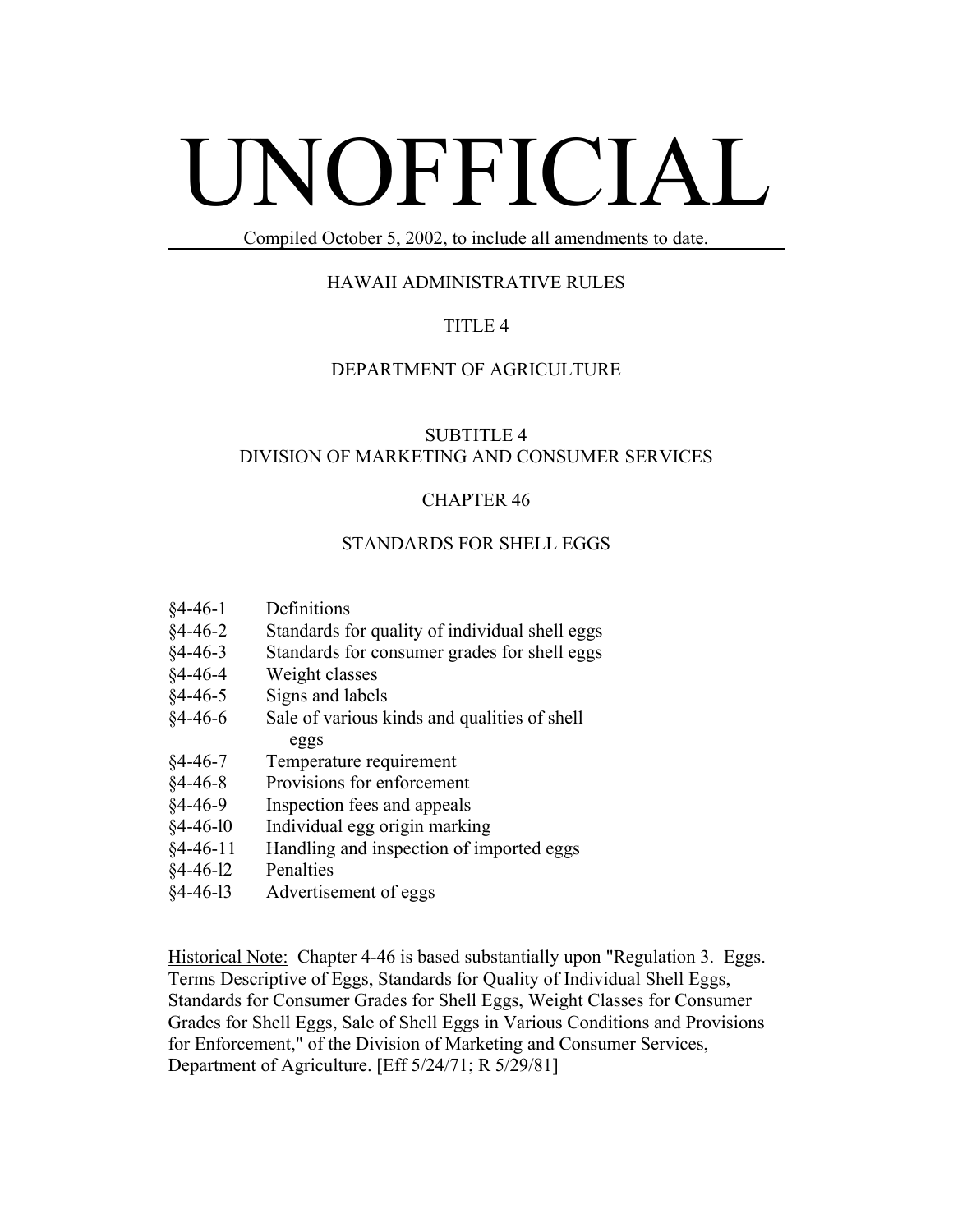§4-46-1 <u>Definitions.</u> As used in this chapter:

"Abnormal" means the shell may be somewhat unusual or decidedly misshapen or faulty in soundness or strength, or may show pronounced ridges or thin spots.

"Air cell" means the air space between shell membranes, normally at the large end of the egg.

"Blood spots or meat spots" means spots which are not due to germ development and which are usually found on the surface of the yolk or floating in the white. Blood spots which have lost their characteristic red color and tissue from reproductive organs that appear as small spots of foreign material are commonly referred to as meat spots. If the spots are small (not more than oneeighth inch in diameter), the egg may be classified as B quality; if larger or show diffusion of blood into the surrounding white, the egg shall be classified as a loss.

"Blood due to germ development" means the development of the germ in a fertile egg has caused blood to be visible as definite lines or as a blood ring. Eggs with blood due to germ development shall be classified as inedible.

"Bloody white" means the white of the egg has blood diffused through it; however, eggs with blood spots which show a slight diffusion into the white around the localized spot are not to be classified as bloody whites. Eggs with bloody whites shall be classified as loss.

"Bubbly air cell" means the air cell has ruptured and one or more small, separate air bubbles are usually found floating beneath the main air cell.

"Case" means a fifteen-dozen or thirty-dozen egg case.

"Check" means the egg has a break or crack in its shell but the shell membrane is still intact and there is no leakage of the egg content. A "check" is considered to be lower in quality than a "dirty".

"Clean" means the shell is free from foreign material and from stains or discolorations that are readily visible. If an egg has only very small specks, stains, or cage marks on its shell and such specks, stains, or cage marks are not of sufficient number or intensity to detract from the generally clean appearance of the egg, the egg may be considered as clean. Eggs that show traces of processing oil on the shell are considered clean when classified as "processed" or "shelltreated", unless the shell is otherwise soiled. Shells of imported eggs marked with the letters "US" or the name of the country of origin shall be classified as clean, unless the shell is otherwise soiled.

"Clear" means the white is free of any discoloration or foreign bodies floating in it. Prominent chalazas should not be confused with foreign bodies such as spots or blood clots.

"Clearly visible germ development" means the development of the germ spot on the yolk of a fertile egg has progressed to a point where it is plainly visible as a definite circular area or spot with no blood in evidence.

"Department" means the Hawaii department of agriculture.

"Depth of air cell" means the distance from the top of the air cell to its bottom, measured with the egg held air cell upward.

"Dirty" means the shell is unbroken and has adhering dirt or foreign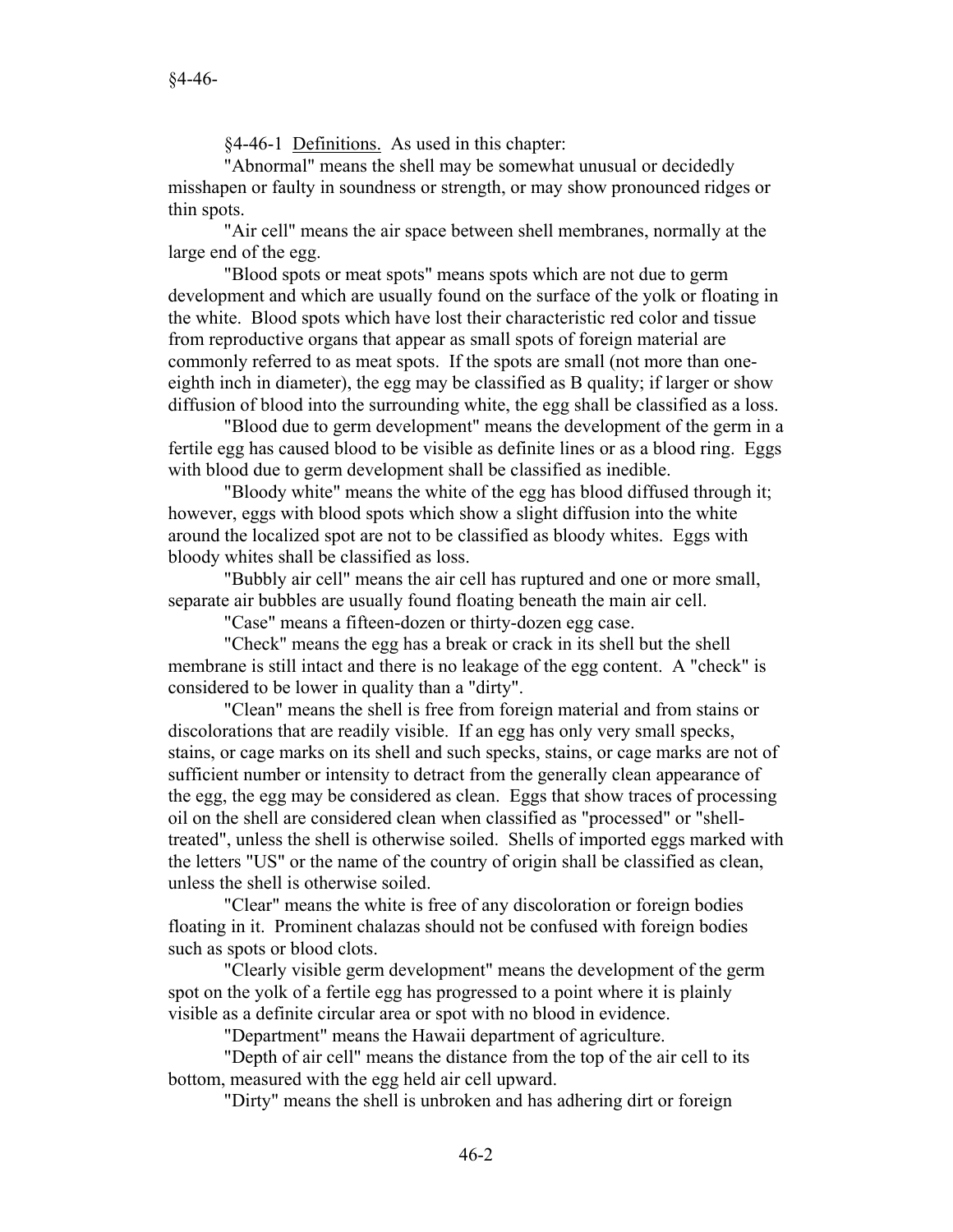matter, prominent stains, or moderate stains covering more than 1/32 of the shell surface if localized, or 1/16 of the shell surface if scattered. Shells of imported eggs marked with the letters "US" or the name of the country of origin shall not be classified as dirty because of such markings.

"Enlarged and flattened" means the yolk membrane and tissues have weakened and moisture has been absorbed from the white to such an extent that the yolk appears definitely enlarged and flat.

"Firm" means the white is sufficiently thick or viscous to prevent the yolk outline from being more than slightly defined or indistinctly indicated when the egg is twirled. With respect to a broken-out egg, a firm white has a Haugh unit value of seventy-two or higher when measured at a temperature between fortyfive and sixty degrees fahrenheit.

"Free air cell" means an air cell that moves freely toward the uppermost point of the egg as the egg is slowly rotated.

"Inedible eggs" means eggs that are classified as black rots, yellow rots, white rots, mixed rots (addled eggs), sour eggs, eggs with green whites, eggs with stuck yolks, moldy eggs, musty eggs, eggs showing blood rings, eggs containing embryo chicks (at or beyond the blood ring state), and any eggs that are determined to be adulterated under the Federal Food, Drug, and Cosmetic Act.

"Leaker" means there is a crack or break in the shell and shell membrane to the extent that the egg contents are exuding or free to exude through the shell.

"Loss" means eggs that are inedible, cooked, frozen, contaminated, or containing bloody whites, large blood spots, large or unsightly meat spots, or other foreign material.

"Lot" means any one group of shell eggs which is set apart or separated from any other group or groups of shell eggs.

"No grade" means the eggs are of possible edible quality but fail to meet the requirements of the consumer grades in section 4-46-3, or have been contaminated by smoke, chemicals, or other foreign material to the extent that the character, appearance, or flavor of the eggs is seriously affected.

"Outline fairly well defined" means the yolk outline is discernible but not clearly outlined as the egg is twirled.

"Outline plainly visible" means the yolk outline is clearly visible as a dark shadow when the egg is twirled.

"Outline slightly defined" means the yolk outline is indistinctly indicated and appears to blend into the surrounding white as the egg is twirled.

"Practically free from defects" means the yolk shows no germ development but may show other very slight defects on its surface.

"Practically normal" means the shell approximates the usual shape and is sound and free from thin spots. Ridges and rough areas that do not materially affect the shape and strength of the shell are permitted.

"Principal display panel" means the part or parts of the label most likely to be displayed, presented, shown, or examined under normal and customary conditions of display for retail sale.

"Processed" means the egg has had a protective covering, such as oil,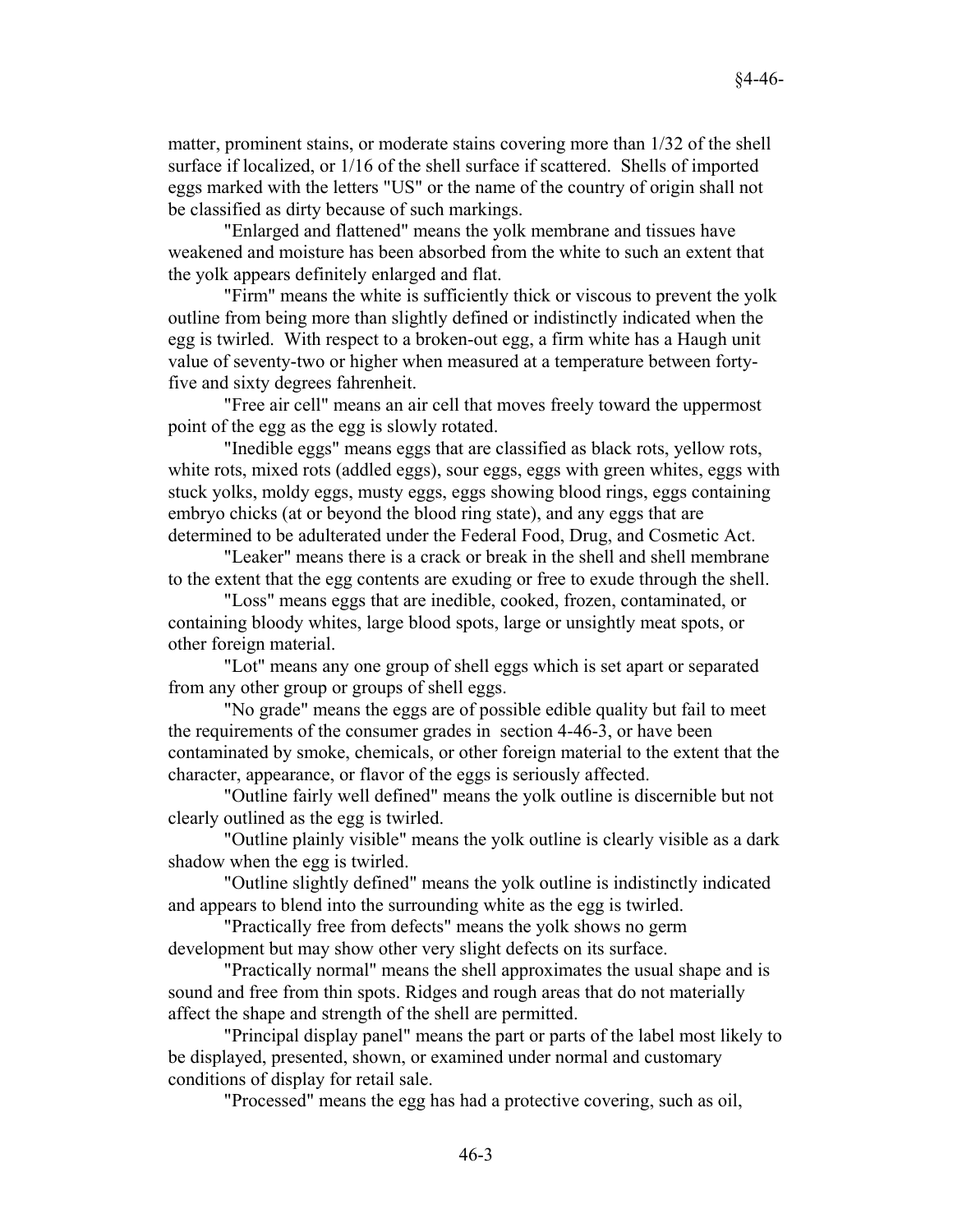applied to its shell surface. The product used shall be acceptable to the Food and Drug Administration.

"Reasonably firm" means the white is somewhat less thick or viscous than a firm white. A reasonably firm white permits the yolk to approach the shell more closely, which results in a fairly well defined yolk outline when the egg is twirled. With respect to a broken-out egg, a reasonably firm white has a Haugh unit value of sixty to seventy-two when measured at a temperature between fortyfive and sixty degrees fahrenheit.

"Serious defects" means the yolk shows well developed spots or areas and other serious defects, such as olive yolk, which do not render the egg inedible.

"Shell protected" or "shell treated" means the egg has had a protective coating, such as oil, applied to its shell surface. The product used shall be acceptable to the Food and Drug Administration.

"Unbroken" means the egg is free of an actual check or break in the shell.

"Weak and watery" means the white is weak, thin, and generally lacking in viscosity. A weak and watery white permits the yolk to approach the shell closely, thus causing the yolk outline to appear plainly visible and dark when the egg is twirled. With respect to a broken-out egg, a weak and watery white has a Haugh unit value lower than sixty when measured at a temperature between fortyfive and sixty degrees fahrenheit. [Eff 5/29/81; am and comp 8/l8/83; am and comp 3/24/86] (Auth: HRS §147-74) (Imp: HRS §147-74)

§4-46-2 Standards for quality of individual shell eggs. (a) The shell of an AA quality egg shall be clean, unbroken, and practically normal; the air cell shall not exceed one-eighth inch in depth, may show unlimited movement, and may be free or bubbly; the white shall be clear and firm so that the yolk is only slightly defined when the egg is twirled before the candling light; and the yolk shall be practically free from apparent defects.

(b) The shell of an A quality egg shall be clean, unbroken, and practically normal; the air cell shall not exceed 3/16 inch in depth, may show unlimited movement, and may be free or bubbly; the white shall be clear and at least reasonably firm so that the yolk outline is only fairly well defined when the egg is twirled before the candling light; and the yolk shall be practically free from apparent defects.

(c) The shell of a B quality egg shall be unbroken, may be abnormal, and may show slightly stained areas but not prominent stains or adhering dirt or foreign material; provided that the defects do not appreciably detract from the appearance of the egg. When the stain is localized, approximately 1/32 of the shell surface may be moderately stained and when the stained areas are scattered, approximately 1/16 of the shell surface may be moderately stained. The air cell may exceed 3/16 inch in depth, may show unlimited movement, and may be free or bubbly. The white may be weak and watery so that the yolk outline is plainly visible when the egg is twirled before the candling light. The yolk may appear dark, enlarged, and flattened, may show clearly visible germ development but no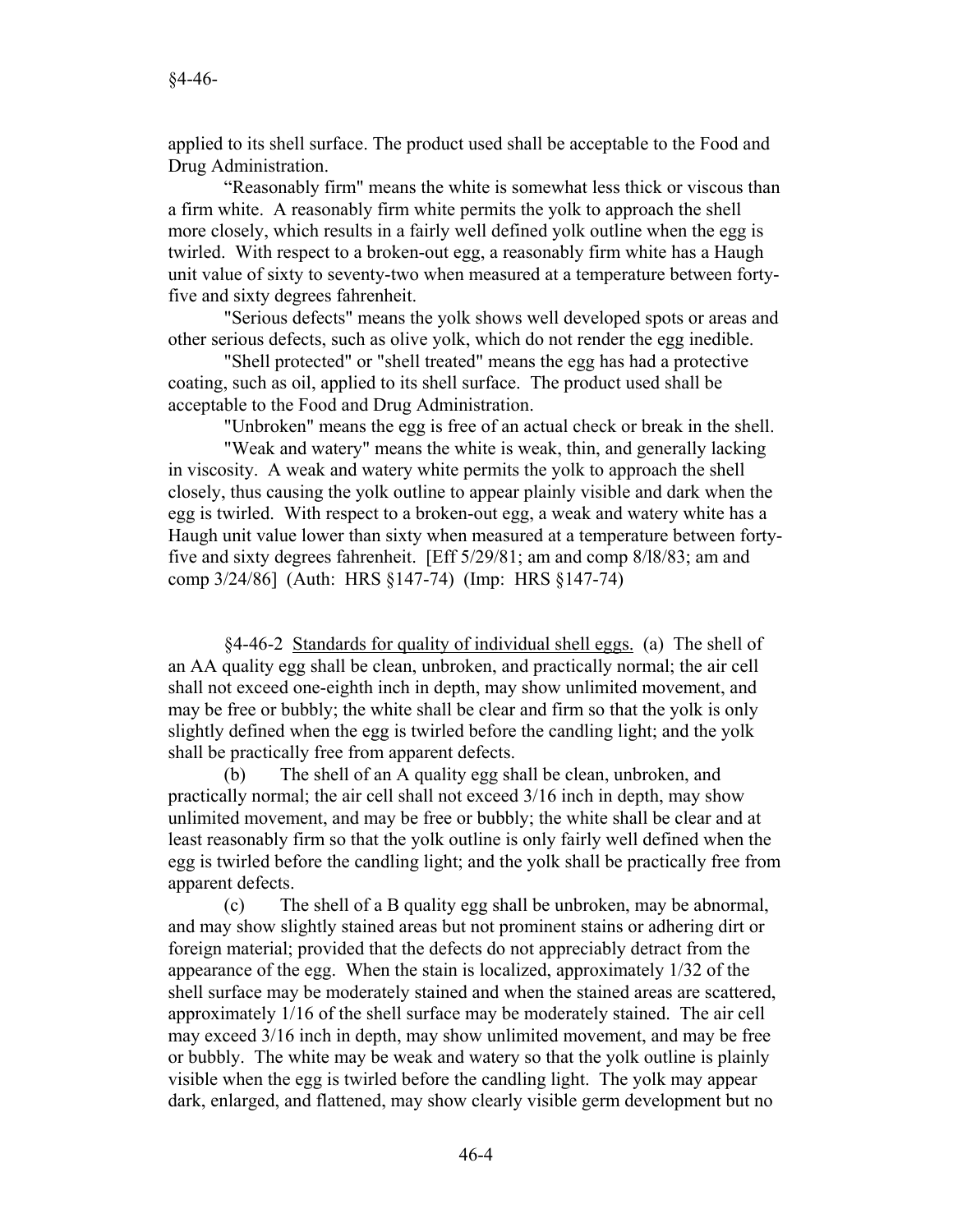blood due to such development, and may show other serious defects that do not render the egg inedible. Small blood spots or meat spots aggregating not more than one-eighth inch in diameter may be present. [Eff 5/29/81; am and comp 8/l8/83; am and comp 3/24/86] (Auth: HRS §147-74) (Imp: HRS §147-74)

§4-46-3 Standards for consumer grades for shell eggs. (a) Consumer Grade AA shell eggs shall consist of eggs which are at least eighty-seven per cent AA quality. Within the maximum tolerance of thirteen per cent which may be below AA quality, not more than one per cent may be B quality due to air cells over three- eighths inch, blood spots aggregating not more than one-eighth inch in diameter, or serious yolk defects; not more than five per cent (seven per cent for jumbo size) may be checks; and not more than one-half of one per cent may be leakers, dirties, or loss due to meat or blood spots (other types of loss shall not be permitted) in any combination, except that such loss may not exceed three-tenths of one per cent. Additional tolerances shall be as provided in subsection (e).

(b) Consumer Grade A shell eggs shall consist of eggs which are at least eighty-seven per cent A quality or better. Within the maximum tolerance of thirteen per cent which may be below A quality, not more than one per cent may be B quality due to air cells over three-eighths inch, blood spots aggregating not more than one-eighth inch in diameter, or serious yolk defects; not more than five per cent (seven per cent for jumbo size) may be checks; and not more than onehalf of one per cent may be leakers, dirties, or loss due to meat or blood spots (other types of loss shall not be permitted) in any combination, except that such loss may not exceed three-tenths of one per cent. Additional tolerances shall be as provided in subsection (e).

(c) Consumer Grade B shell eggs shall consist of eggs which are at least ninety per cent B quality or better. Within the maximum tolerance of ten per cent allowed for checks and other defects, not more than one-half of one per cent may be leakers, dirties, or loss due to meat or blood spots (other types of loss shall not be permitted) in any combination, except that such loss may not exceed three-tenths of one per cent. Additional tolerances shall be as provided in subsection (e).

(d) A summary of consumer grades is provided in the exhibit entitled "Table I. Summary of Consumer Grades for Shell Eggs (6/l/85)" located at the end of this chapter and which is made a part of this section.

(e) The following additional tolerances shall apply to consumer grades for shell eggs:

- (1) In lots of two or more cases:
	- (A) For consumer grade AA shell eggs, no individual case may contain less than seventy-seven per cent AA quality eggs; more than a total of twenty-three per cent of A and B quality eggs; or more than ten per cent check eggs;
	- (B) For consumer grade A shell eggs, no individual case may contain less than seventy-seven per cent A quality eggs;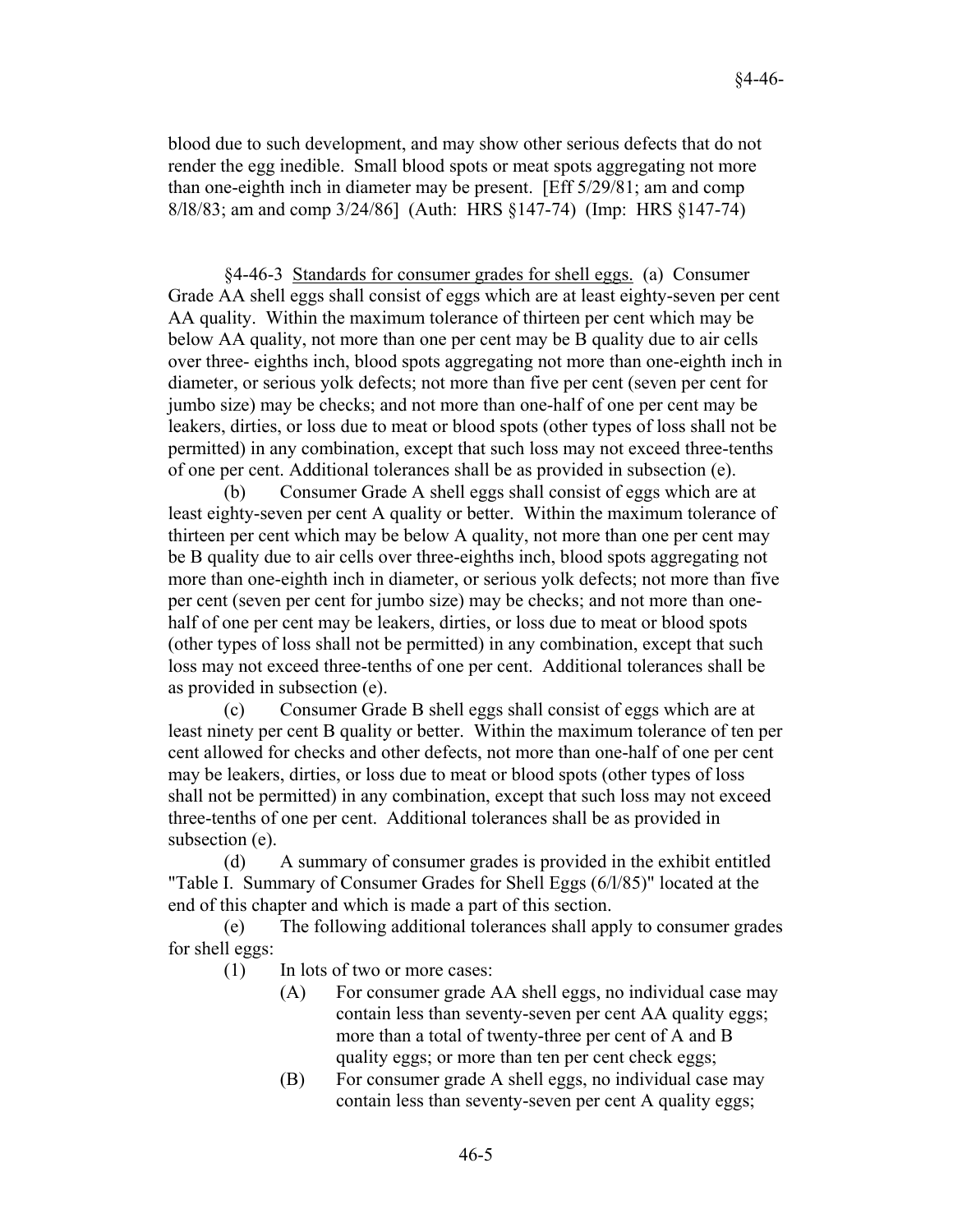more than twenty-three per cent B quality eggs; or more than ten per cent check eggs; and

- (C) For consumer grade B shell eggs, no individual case may contain less than eighty per cent B quality eggs or more than twenty per cent check eggs;
- (2) In lots of two or more cartons:
	- (A) For consumer grades AA and A shell eggs, no individual carton may contain less than nine eggs of the specified quality and no individual carton may contain less than eleven eggs of the specified quality and the next lower quality. The remaining egg may be of a quality below the next lower quality or a check; and
	- (B) For consumer grade B shell eggs, no individual carton may contain less than ten eggs of B quality or better. The remaining two eggs may consist of a combination of checks and qualities below B quality; and
- (3) For grades AA, A, and B, no lot shall be rejected or downgraded due to the quality of single egg except for loss due to other than blood or meat spots.

(f) A summary of individual case tolerances is provided in the exhibit entitled "Table III. Tolerances for Individual Case Within a Lot (6/l/85)" located at the end of this chapter and which is made a part of this section.

(g) Substitution of higher qualities of eggs for the lower qualities specified in consumer grades A and B shall be permitted.

(h) United States consumer grades for shell eggs at destination as specified in section 56.216 of subpart C, United States Standards, Grades, and Weight Classes for Shell Eggs, part 56, subchapter C, chapter 1, title 7, agriculture, and additional tolerances for individual cases within a lot as provided in the exhibit entitled "Table IV. Tolerances for Individual Case Within a Lot at Destination (6/1/85)", located at the end of this chapter and which is made a part of this section, shall apply to imported eggs. A summary of the United States consumer grades for shell eggs at destination is provided in the exhibit entitled "Table II. Summary of U.S. Consumer Grades for Shell Eggs at Destination (6/1/85)", located at the end of this chapter and which is made a part of this section. The substitution of higher qualities of eggs for the lower qualities specified in U.S. consumer grades A and B shall be permitted. [Eff 5/29/81; am and comp 8/18/83; am and comp 3/24/86] (Auth: HRS §147-74) (Imp: HRS §147-74)

§4-46-4 Weight classes. (a) The following weight classes shall apply to all consumer grades for shell eggs:

(1) Jumbo shell eggs shall consist of eggs that are thirty ounces minimum net weight per dozen, fifty-six pounds minimum net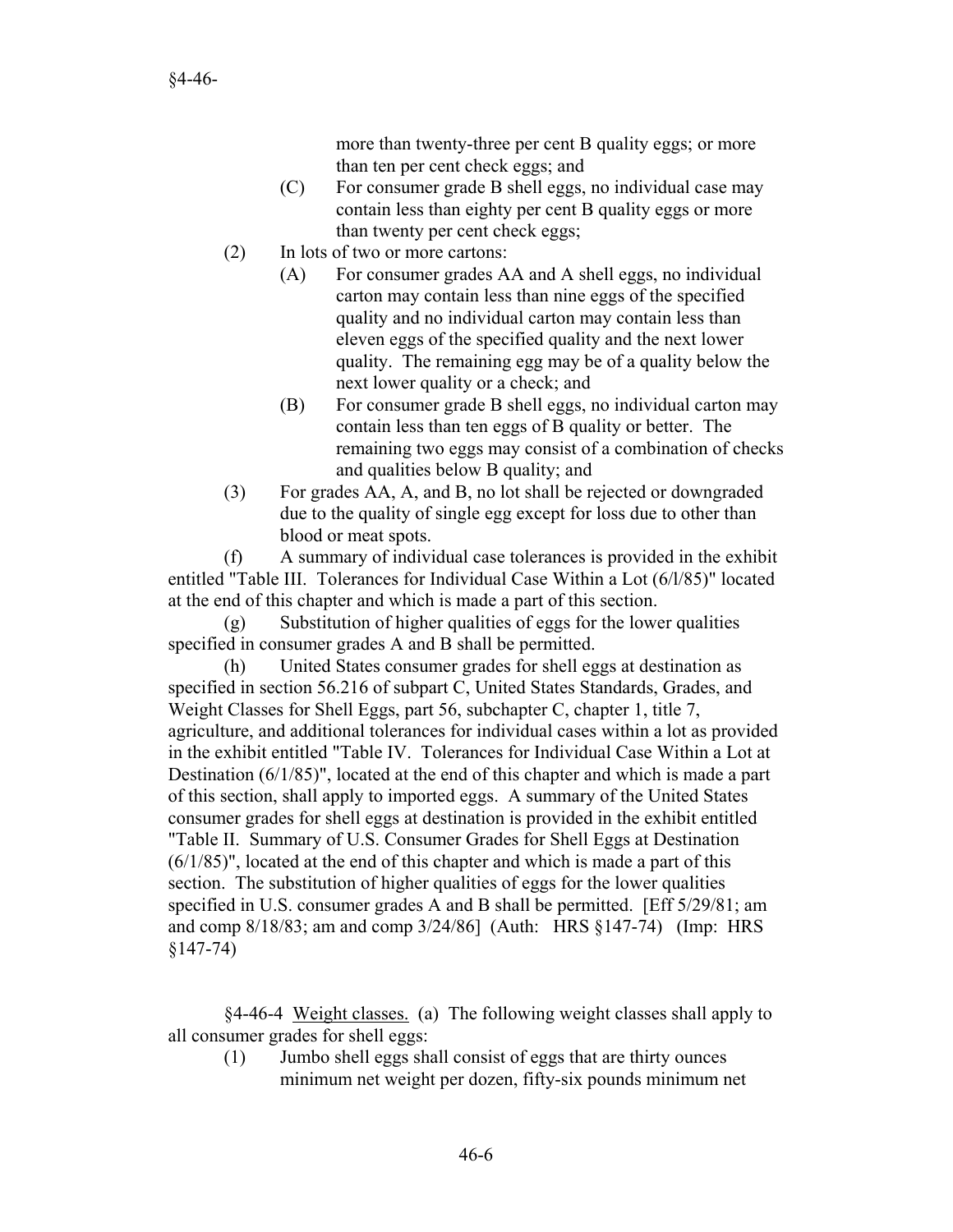weight per thirty dozens, and twenty-nine ounces minimum net weight for individual eggs at rate per dozen;

- (2) Extra large shell eggs shall consist of eggs that are twenty-seven ounces minimum net weight per dozen, fifty and one-half pounds minimum net weight per thirty dozens, and twenty-six ounces minimum net weight for individual eggs at rate per dozen;
- (3) Large shell eggs shall consist of eggs that are twenty-four ounces minimum net weight per dozen, forty-five pounds minimum net weight per thirty dozens, and twenty-three ounces minimum net weight for individual eggs at rate per dozen;
- (4) Medium shell eggs shall consist of eggs that are twenty-one ounces minimum net weight per dozen, thirty-nine and one-half pounds minimum net weight per thirty dozens, and twenty ounces minimum net weight for individual eggs at rate per dozen;
- (5) Small shell eggs shall consist of eggs that are eighteen ounces minimum net weight per dozen, thirty-four pounds minimum net weight per thirty dozens, and seventeen ounces minimum net weight for individual eggs at rate per dozen; and
- (6) Pee wee shell eggs shall consist of eggs that are fifteen ounces minimum net weight per dozen and twenty-eight pounds minimum net weight per thirty dozens.

(b) A summary of weight classes for shell eggs is provided in the exhibit entitled "Table V. Weight Classes for Consumer Grades for Shell Eggs (6/l/85)" located at the end of this chapter and which is made a part of this section.

(c) A lot average tolerance of three and three-tenths per cent for individual eggs in the next lower weight class shall be permitted, provided no individual case within the lot exceeds five per cent. [Eff 5/29/81; am and comp 8/l8/83; am and comp 3/24/86] (Auth: HRS §147-74) (Imp: HRS §147-74)

§4-46-5 Signs and labels. (a) The designation of origin, grade, and size of shell eggs shall be:

- (1) Marked on containers;
- (2) Plainly and conspicuously printed on the principal display panel; and
- (3) In type size of not less than 3/16 inch in height.

(b) The statement of identity for shell eggs shall be designated as

"eggs". It shall be presented:

- (1) In bold face type on the principal display panel;
- (2) In size reasonably related to the most prominent printed matter on the panel; and
- (3) In line generally parallel to the base on which the package rests as it is designed to be displayed.
- (c) The declaration of net quantity shall appear as a distinct item on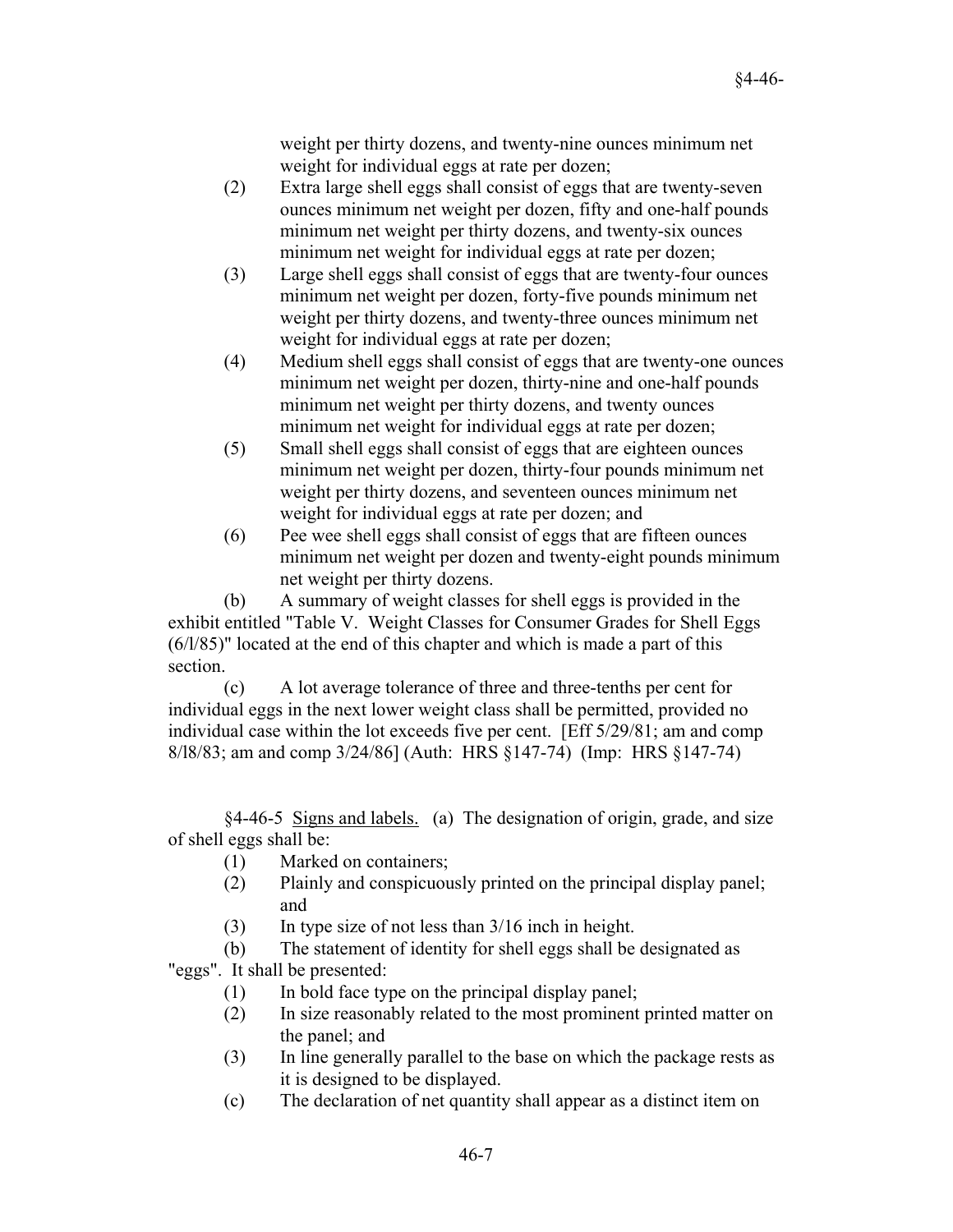the principal display panel and shall be expressed in dozen or count. If cartons are designed to permit division by retail consumers into two portions of one-half dozen eggs each, the content declaration on the display panel shall be placed in such a manner that the context of the content declaration is destroyed upon division of the carton.

(d) The name and place of business of the packer or distributor shall be prominently designated on the principal display panel. The designation shall be preceded by the words "produced and packed by", "packed by", "distributed by", or any other wording that expresses the facts. The statement of the place of business shall include the street address, city, state, and zip code; however, the street address may be omitted if the name is listed in the current city or telephone directory.

(e) The designation of origin, grade, and size on signs and placards for shell eggs in bulk shall be plainly and conspicuously printed in bold face type letters of not less than one-half inch in height. The sign or placard shall be placed or posted in such a position as to clearly and accurately identify the eggs it represents.

(f) Information on labels, signs, or placards required under this section which are determined to be incorrect shall be obliterated and replaced with the correct statements of fact. Any reasonable effort made to efface the incorrect information, such as a line or X mark drawn across or over each erroneous statement, shall be considered an obliteration. [Eff 5/29/81; am and comp 8/l8/83;

am and comp 3/24/86] (Auth: HRS §l47-74) (Imp: HRS §§l47-75, l47-76, and l47-77)

§4-46-6 Sale of various kinds and qualities of shell eggs. (a) Shell eggs which have been incubated shall not be sold, offered for sale, or advertised for sale for human consumption unless such eggs are legibly and conspicuously labeled as "Balut", "Chicken Embryo", or "Incubated Fertile Eggs". Incubated eggs shall be exempt from the grade and size requirements of this chapter.

(b) Shell eggs which have been processed, preserved, or shell-treated shall not be sold or offered for sale without being plainly identified or marked by suitable sign or label that such eggs are processed, shell-treated, or shell protected, as the case may be.

(c) Shell eggs below the standard of consumer grade B shall not be sold, offered for sale, or advertised for sale for human consumption without first obtaining a permit from the department.

(d) Boiled or steamed eggs and pickled eggs shall be exempt from the requirements of this chapter. [Eff 5/29/8l; comp 8/18/83; am l/l6/84; am and comp 3/24/86] (Auth: HRS §l47-74) (Imp: HRS §§l47-74, l47-76, and l47-77)

§4-46-7 Temperature requirement. Any person storing, transporting or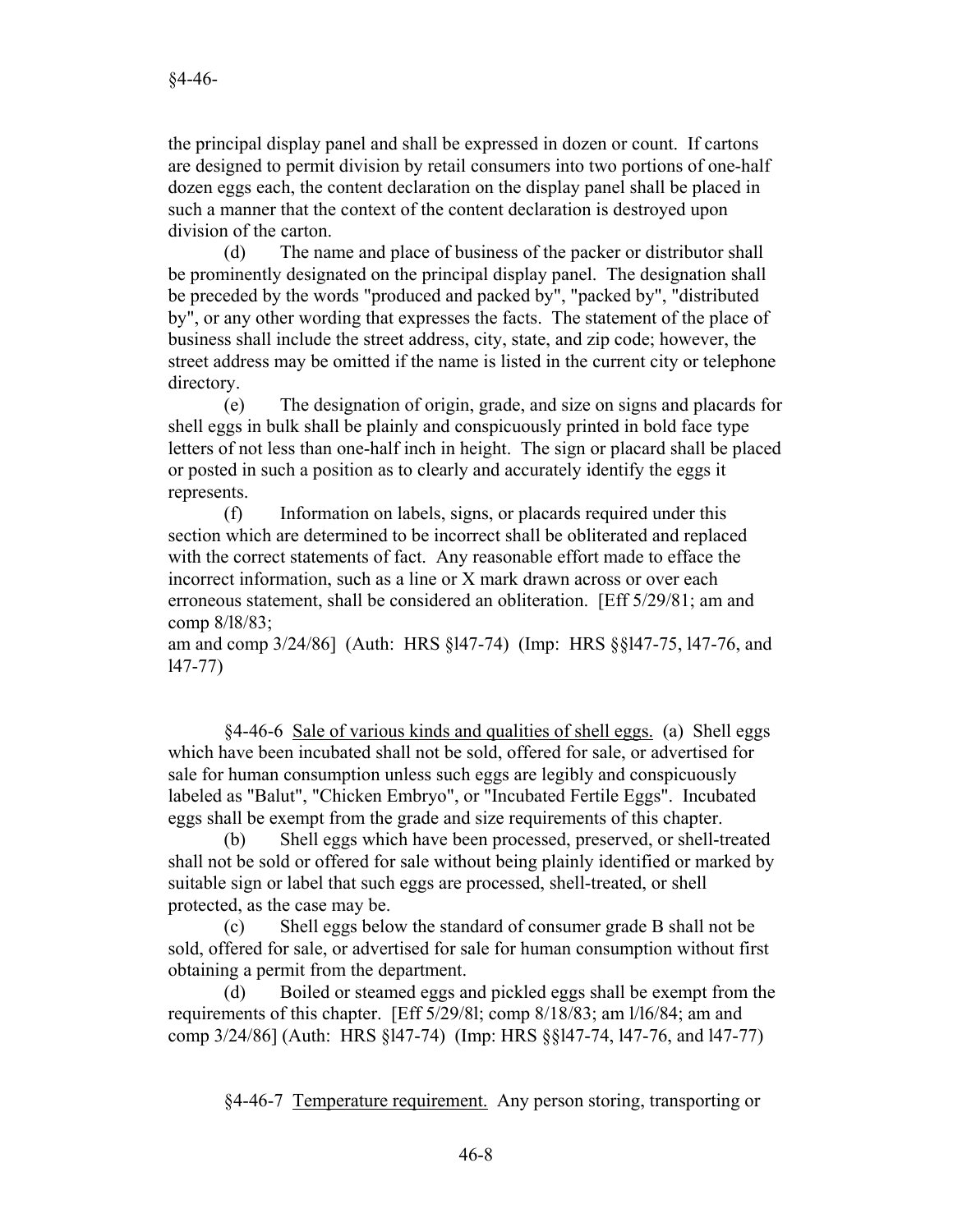selling shell eggs for human consumption that have been washed, shall keep such eggs at an ambient temperature of no greater than forty-five degrees fahrenheit, except when the eggs are being candled or graded. [Eff 5/29/81; comp 8/l8/83; comp 3/24/86; am 10/5/02] (Auth: HRS §l47-74) (Imp: HRS §l47-74)

§4-46-8 Provisions for enforcement. (a) Any authorized inspector of the department may enter any place or conveyance where eggs are produced, candled, incubated, stored, packed, delivered for shipment, loaded, shipped, transported, offered for sale, or sold and may inspect all such eggs, the containers in which the eggs are packed, and the equipment found in such places or conveyances. The inspector may take for inspection representative samples of the eggs and containers.

(b) Any authorized inspector of the department, upon determining that provisions of this chapter or of chapter 147, part V, Hawaii Revised Statutes, are being violated, may place stop sale notices on all eggs that are in violation. Eggs upon which stop sale notices have been issued shall not be sold, offered for sale, transferred, or otherwise disposed of until the stop sale notices have been canceled or removed by an authorized inspector of the department. [Eff 5/29/81; am and comp 8/l8/83; comp 3/24/86] (Auth: HRS §147-74) (Imp: HRS §§147- 72, 147-73, 147-75, 147-76, 147-77, 147-78, and 147-79)

§4-46-9 Inspection fees and appeals. (a) The department may designate any competent employee as an inspector to inspect or classify shell eggs in accordance with the provisions of this chapter.

(b) Designated inspectors may inspect or classify shell eggs at the request of persons having financial interest in the shell eggs and to ascertain and certify to those persons the grade, classification, quality, or condition of the eggs and other pertinent facts. Fees for this service shall be paid by the person requesting the service at the rate established by the Agricultural Marketing Service, United States Department of Agriculture. Additional charges may be assessed for transportation, travel time, per diem, and other actual expenses incurred by the department.

(c) When payments for fees or penalties covered by this chapter are by check, a service fee shall be assessed for each check that is not honored.

(d) An application for appeal grading may be made by any interested party dissatisfied with any determination stated on the grading certificate, if the identity of the samples or the product has not been lost. The application for appeal grading shall be made within twenty-four hours of the original grading and may be made orally, in person or by telephone, or in writing. The fee to be charged for an appeal grading shall be based on the hourly fees and other charges specified in subsections (b) and (c). If the result of the appeal grading discloses that a material error was made in the original grading, no fees or charges shall be assessed for the appeal grading. [Eff 5/29/81; am and comp 8/l8/83; am 1/16/84;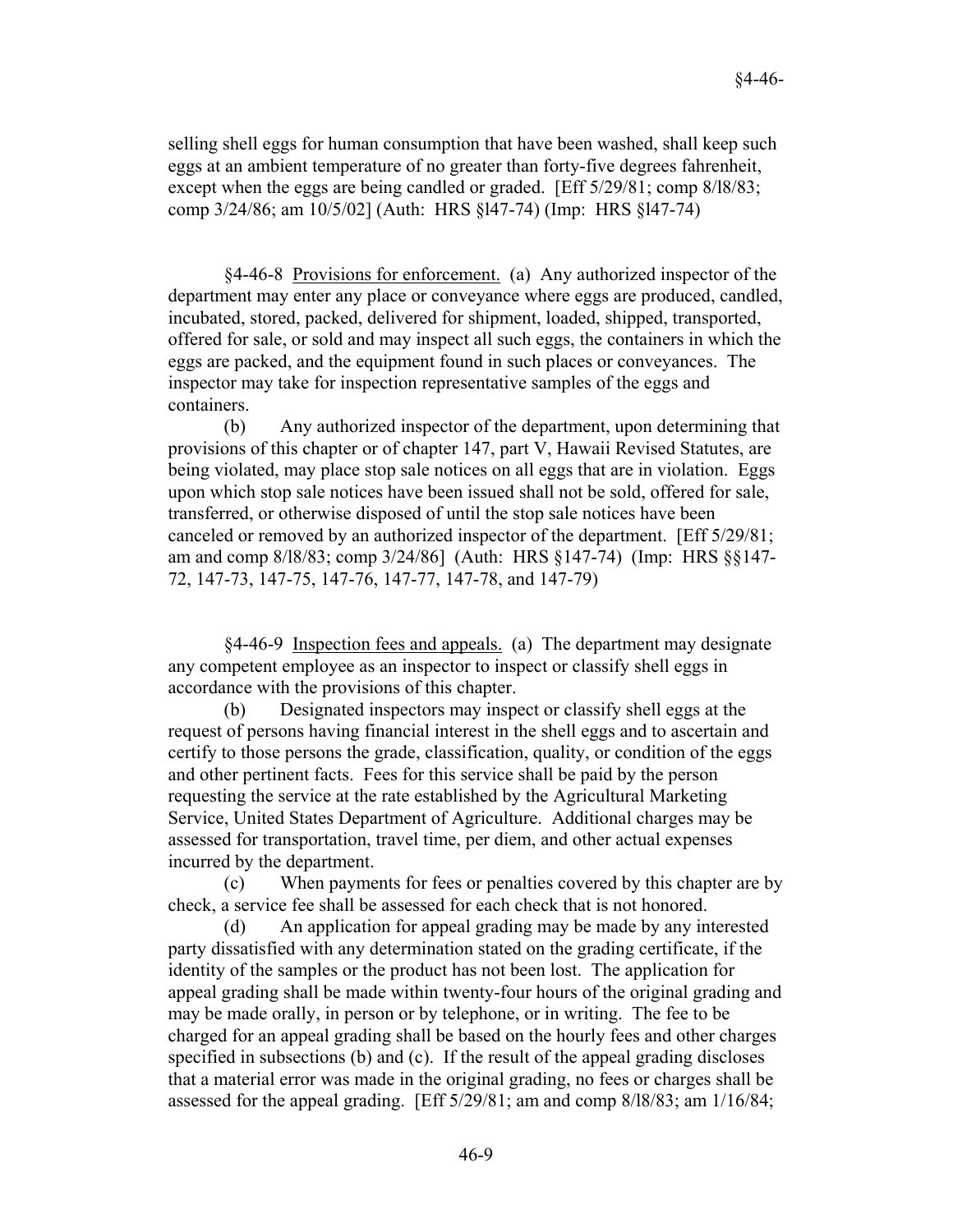am and comp 3/24/86; am 10/5/02] (Auth: HRS §147-74) (Imp: HRS §147-74)

§4-46-l0 Individual egg origin marking. (a) Each egg imported from the mainland United States or foreign countries shall be individually stamp marked in clear and plain letters of not less than twelve point type, with the letters "US" on eggs produced in the mainland United States or the name of the country of origin on eggs produced in a foreign country. Any egg that bears less than fifty per cent of the required origin stamp mark shall fail to meet the requirements of this section.

(b) The ink used to stamp mark the origin on imported eggs shall be of the type approved by the poultry division of the agricultural marketing service of the United States Department of Agriculture.

(c) The origin mark may be stamped on the end or side of each egg but shall be placed so that the mark is visible when the egg is packed in the carton or flat. [Eff l/l6/84; comp 3/24/86] (Auth: HRS §l47-74) (Imp: HRS §l47-75)

§4-46-11 Handling and inspection of imported eggs. (a) Importers of eggs shall furnish the following information to the department at least two working days prior to the arrival of any shipment of imported eggs:

- (1) Arrival date of shipment;
- (2) Name of vessel or air carrier;
- (3) Voyage or flight number;
- (4) Shipping container identification number; and
- (5) Information on the eggs in the shipment including volume, size, and type of pack.

(b) The department may issue permission for the removal of noninspected imported eggs from any dock or landing upon receipt of the following information from the importer:

- (1) Date and time when the imported eggs are to be removed;
- (2) Exact location to which the imported eggs are to be transported; and
- (3) Exact time that the imported eggs will be available for inspection for required origin markings.

(c) For each shipment of imported eggs arriving in a sealed container, the inspector shall witness the breaking of the seal unless prior permission has been

obtained from the department by the importer to forego this requirement.

(d) Importers of shell eggs packed in cartons and consigned to retail outlets which lack a centralized distribution facility may be granted permission to transport the eggs direct to those retail outlets without being subject to subsection (c), provided:

(1) The importer submits to the department:

(A) The information required under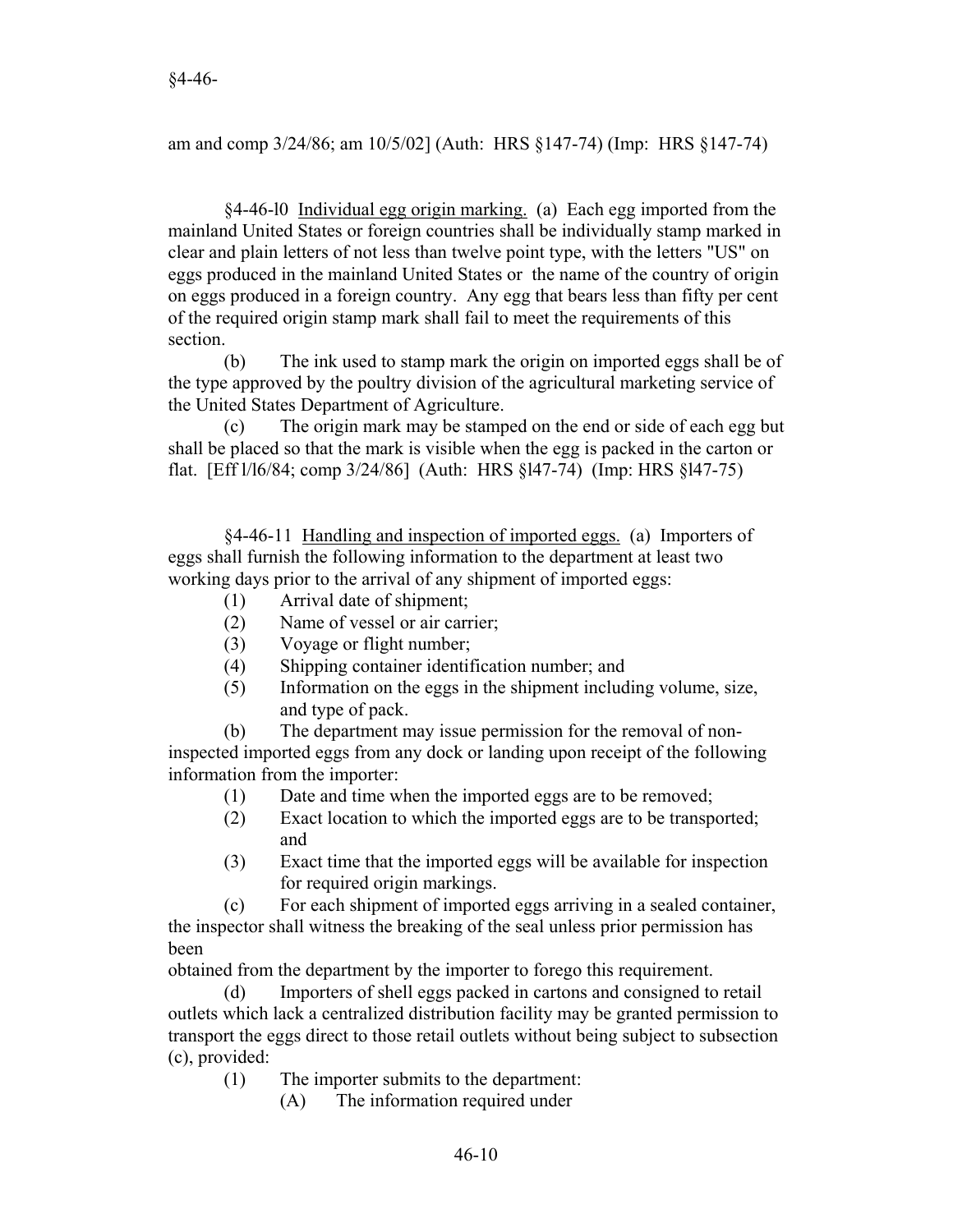subsection (b);

- (B) An affidavit attesting that the imported eggs are properly marked and labeled as required in this chapter and chapter l47, part V, Hawaii Revised Statutes; and
- (C) A listing of the exact quantity of eggs delivered to each retail outlet; and
- (2) The eggs shall not be sold or offered for sale to consumers until an egg stamping certificate has been issued by the department verifying that the eggs are appropriately marked as required in section l47-75, Hawaii Revised Statutes, and this chapter.

(e) The department may exempt imported shell eggs from inspection for required origin markings, provided:

- (1) The importer submits to the department:
	- (A) The information required under subsection (b); and
	- (B) A copy of the "Poultry Products Grading Certificate", issued by the U. S. Department of Agriculture, Agricultural Marketing Service, showing that the imported eggs were inspected for origin marking requirements; and
- (2) The eggs shall not be sold or offered for sale to consumers until an egg stamping certificate has been issued by the department verifying that the eggs are appropriately marked as required in section 147-75, Hawaii Revised Statutes, and this chapter.

(f) The department shall provide inspection for compliance with section l47-75, Hawaii Revised Statutes, and section 4-46-l0 during normal working hours, with adequate notice, on a time available basis. The importer shall make each lot to be inspected accessible for inspection prior to the arrival of the inspector. If the eggs are not available for inspection within fifteen minutes of the specified inspection time, the inspector shall not remain at the inspection site on a stand-by basis unless the importer agrees to pay a stand-by charge at the rate of \$31.00 per hour for regular time and \$46.50 per hour for overtime.

(g) In order to allow for variations incident to proper origin stamp marking of imported eggs, not more than a total of ten per cent of the imported eggs in any lot may fail to meet the origin marking requirements with no individual case exceeding 20 per cent of the eggs failing to meet the origin marking requirements. [Eff 1/16/84; am and comp 3/24/86; am 5/26/92; am 10/5/02] (Auth: HRS §147-74) (Imp: HRS §§147-74 and 147-75)

§4-46-l2 Penalties. Any person who violates any provision of this chapter may be subject to the actions, procedures, and penalties provided in sections l47-79 and l47-80, Hawaii Revised Statutes. [Eff l/l6/84; am and comp 3/24/86] (Auth: HRS §l47-74) (Imp: HRS §§l47-74 and l47-79)

§4-46-13 Advertisement of eggs. Advertisements of the price at which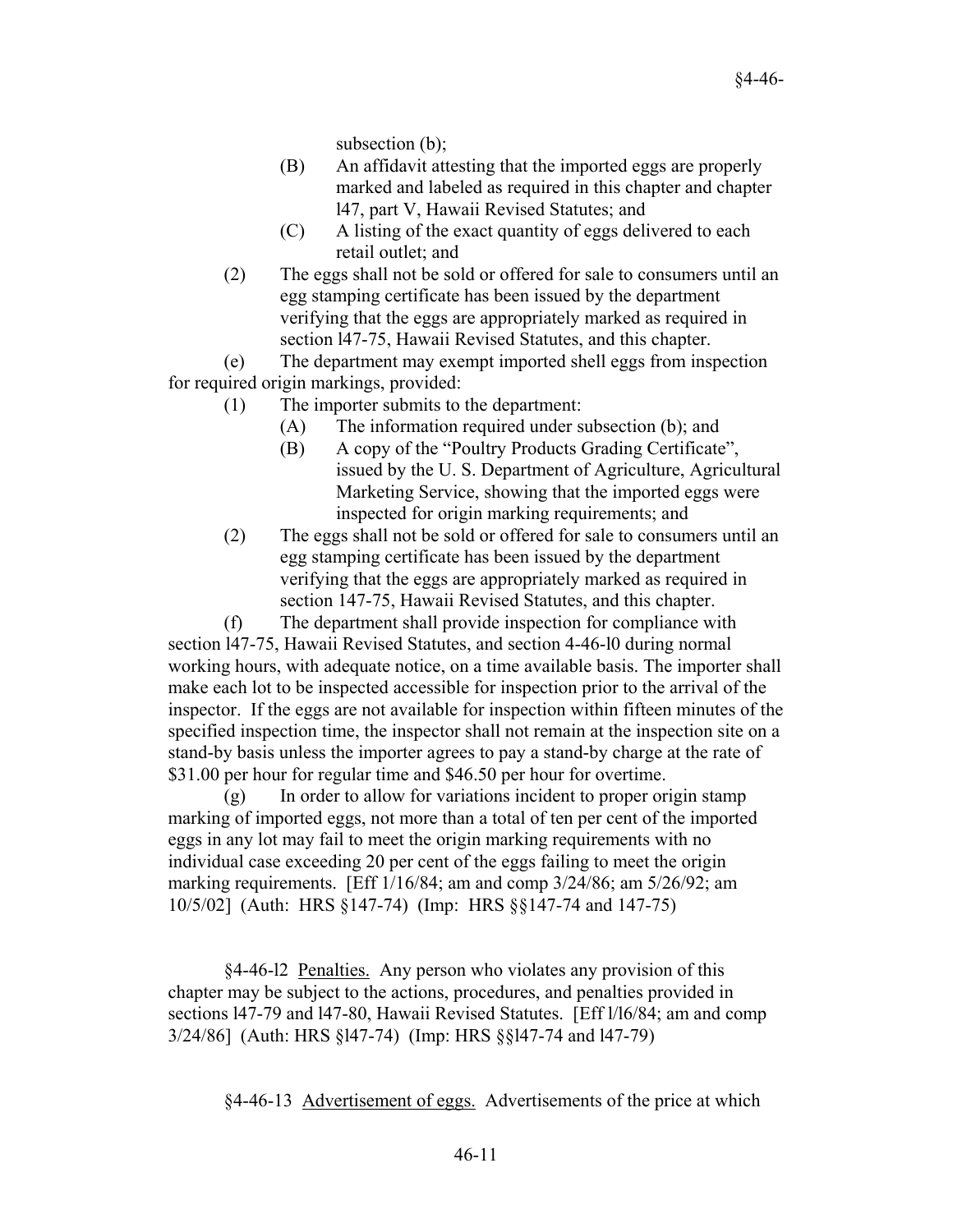eggs are offered for sale shall be accompanied by the designation of grade, size and geographic origin of eggs, and of shell treatment if applicable, in bold, legible, conspicuous letters or typeface. Such designation shall be in addition to any photographs, drawings or other representation of the egg container. [Eff 8/6/90] (Auth: HRS §147-74) (Imp: HRS §147-76)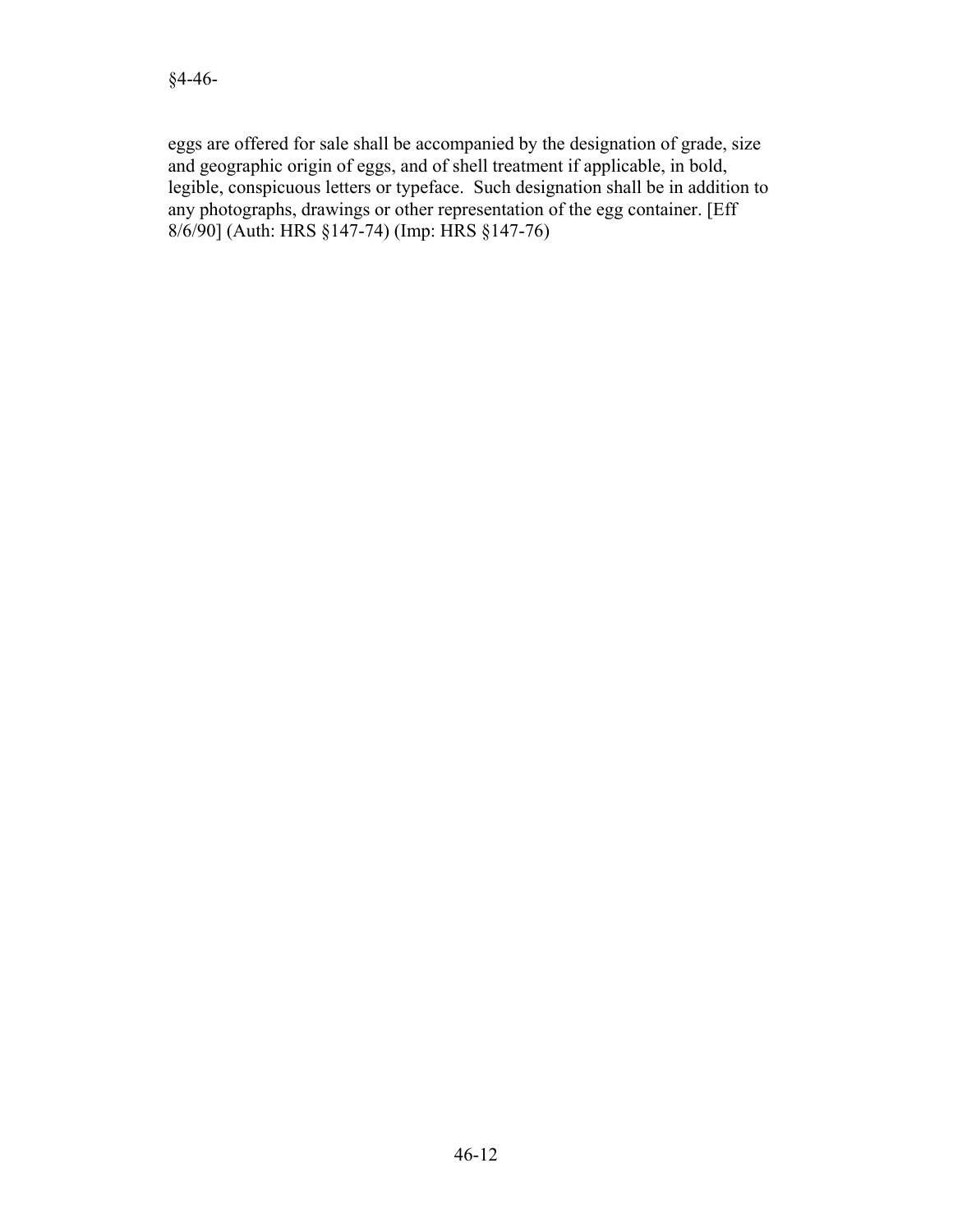## Table I - Summary of Consumer Grades for Shell Eggs (6/1/85)

| Consumer<br>Grade | Quality<br>Required $(1)$   | Tolerance permitted <sup>(2)</sup> |                        |
|-------------------|-----------------------------|------------------------------------|------------------------|
|                   |                             | Per cent                           | Quality                |
| Grade $AA$        | 87 per cent<br>$AA$ .       | Up to $13$                         | A or $B^{(3)}$         |
|                   |                             | Not over 5                         | Checks. $(4)$          |
| Grade $A$         | 87 per cent A<br>or better. | Up to $13$                         | $B^{(3)}$              |
|                   |                             | Not over 5                         | Checks. <sup>(4)</sup> |
| Grade $B$         | 90 per cent B<br>or better. | Not over 10.                       | Checks.                |

 (1) In lots of two or more cases, see Table III for tolerances for an individual case within a lot.

 (2) For the Consumer grades a tolerance of 0.50 per cent Leakers, Dirties, or Loss (due to meat or blood spots) in any combination is permitted, except that such Loss may not exceed 0.30 per cent. other types of Loss are not permitted.

 (3) For the Grades AA and A within the tolerances permitted for B quality, not more than 1 per cent may be B quality due to air cells over 3/8 inch, blood spots aggregating not more than 1/8 inch in diameter, or serious yolk defects.

 (4) For Grades AA and A Jumbo size eggs, the tolerance for Checks shall be 7 per cent.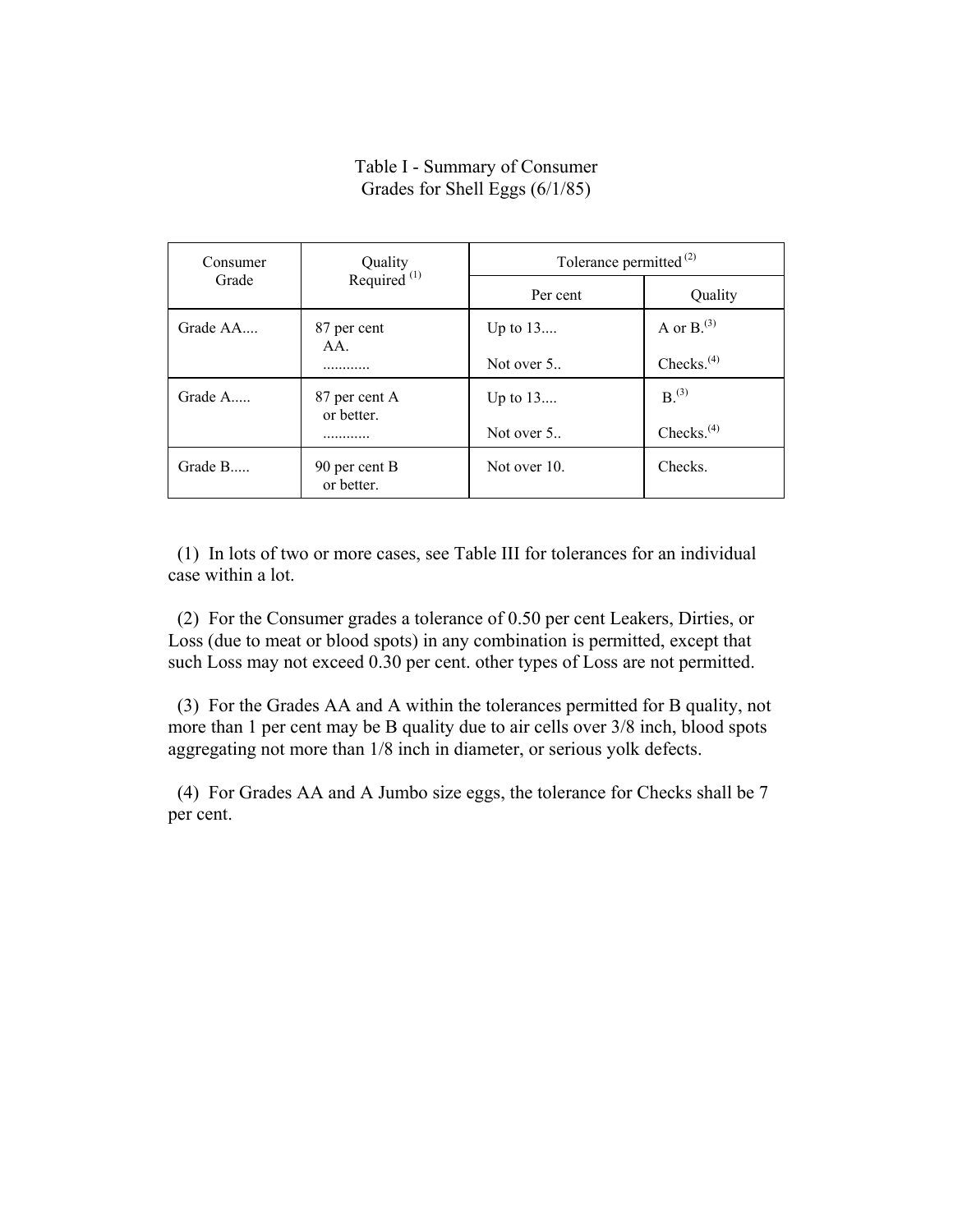## Table II - Summary of U.S. Consumer Grades for Shell Eggs at Destination (6/1/85)

| U.S. Consumer<br>Grade | Quality<br>Required <sup>(1)</sup> | Tolerance permitted <sup>(2)</sup> |                  |
|------------------------|------------------------------------|------------------------------------|------------------|
|                        |                                    | Per cent                           | Quality          |
| Grade AA               | 72 per cent                        | Up to 28 $^{(3)}$ .                | A or $B^{(4)}$ . |
|                        | AA.                                | Not over $7_{\dots}$               | $Checks^{(5)}$   |
| Grade A                | 82 per cent A<br>or better.        | Up to $18$                         | $B^{(4)}$        |
|                        |                                    | Not over $7_{\dots}$               | Checks. $(5)$    |
| Grade B                | 90 per cent B<br>or better.        | Not over $101$                     | Checks.          |

 (1) In lots of two or more cases, see Table IV for tolerances for an individual case within a lot.

 (2) For the U.S. consumer grades (destination), a tolerance of one per cent leakers, dirties, or loss (due to meat or blood spots) in any combination is permitted, except that such loss may not exceed 0.30 per cent. Other types of loss are not permitted.

 (3) For U.S. Grade AA at destination, at least ten per cent must be A quality or **better** 

 (4) For U.S. Grade AA and A at destination within the tolerances permitted for B quality, not more than one per cent may be B quality due to air cells over 3/8 inch, blood spots aggregating not more than 1/8 inch in diameter, or serious yolk defects.

 (5) For U.S. Grade AA and A jumbo size eggs, the tolerance for checks shall be nine per cent.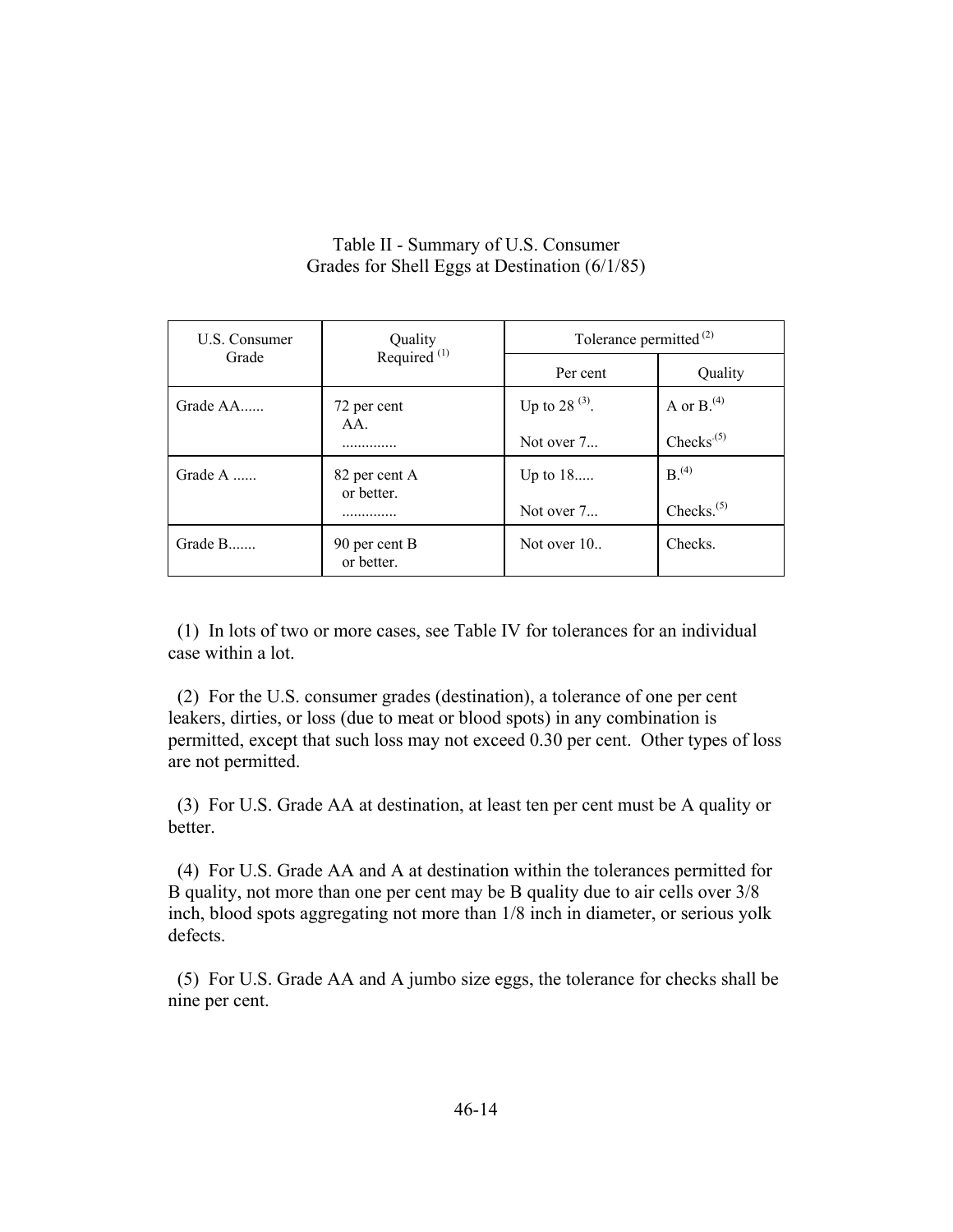| Consumer<br>Grade | Case Quality   | Per cent |
|-------------------|----------------|----------|
| Grade AA          | $AA$ (min)     | 77       |
|                   | A or $B$ (max) | 23       |
|                   | Check (max)    | 10       |
| Grade A           | $A (min)$      | 77       |
|                   | $B$ (max)      | 23       |
|                   | Check (max)    | 10       |
| Grade B           | $B (min)$      | 80       |
|                   | Check (max)    | 20       |
|                   |                |          |

# Table III- Tolerances for Individual Case Within a Lot (6/l/85)

Table IV - Tolerances for Individual Case, Within a Lot at Destination (6/l/85)

| U.S. Consumer<br>Grade | Case Quality                                  | Per cent       |
|------------------------|-----------------------------------------------|----------------|
| Grade AA               | $AA$ (min)<br>A or B $(max)$<br>Check $(max)$ | 62<br>38<br>10 |
| Grade A                | $A (min)$<br>$B$ (max)<br>Check (max)         | 72<br>28<br>10 |
| Grade B                | $B (min)$<br>Check $(max)$                    | 80<br>20       |